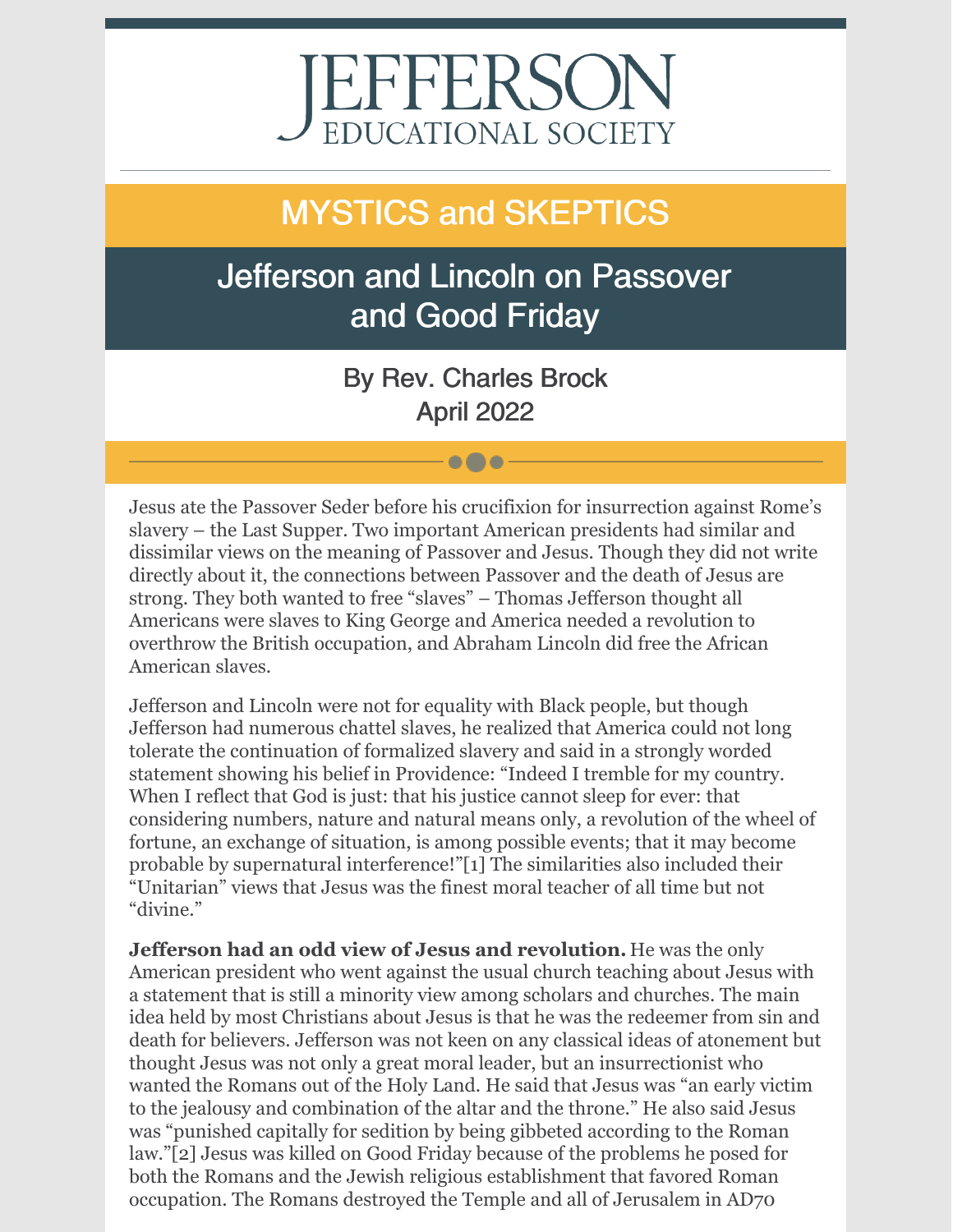because of Jewish insurrection. And they killed other Jewish "Jesuses" before that, too.

**Thomas Paine** said that not only did Jesus preach the equality of mankind; he also was an insurrectionist against slave-holding Rome. Paine wrote, "The accusation which those priests brought against him was that of sedition and conspiracy against the Roman government ... neither is it improbable that Jesus Christ had in contemplation the delivery of the Jewish nation from the bondage of the Romans."[3] This was not a popular or even a considered view in most of Christian history, and it is quite remarkable that Jefferson and Paine independently put it forward. I cannot find much contemporary commentaries on these points, but there is certainly plenty of discussion today in the seminaries, though not the churches, on the political role of Jesus.

**Lincoln had no such view**, and even dismissed the main event of the Hebrew Scriptures about the exodus – the coming out of Egypt celebrated by the Passover that is the most important historical and theological moment for Judaism and is used today in many freedom discussions that involve Western religion. Lincoln didn't think this was relevant for America because Moses was "too slow" (i.e. it took a whole generation or more to get to the Promised Land) and America couldn't wait a whole generation to free the slaves.

Many understand a mission of America is to be a helper for others on the search for freedom. George Washington used the exodus analogy as did the earlier Puritans and innumerable sermons and political pamphlets during the revolutionary era: Washington wrote to the Jews of Savanah: "May the same wonder-working Deity, who long since delivering the Hebrews from their Egyptian oppressors, planted them in the promised land, whose providential agency has lately been conspicuous in establishing these United States as an independent nation, still continue to water them with the dews of heaven and to make the inhabitants of every denomination participate in the temporal and spiritual blessings of that people whose God is Jehovah.""[4] John Adams: "I always consider the settlement of America with reverence and wonder, as the opening of a grand scene and design in Providence for the illumination of the ignorant, and the emancipation of the slavish part of mankind all over the earth."[5]

There has been a strong emphasis on Moses and freedom for the Hebrews among American political commentators, especially among the Black slaves and their theologians, with an emphasis on Isaiah and Jesus as the bearers of that tradition in their own time. **Jefferson's Second Inaugural Address is a reflection of Passover values:** "I shall need, too, the favor of that Being in whose hands we are, who led our fathers, as Israel of old, from their native land and planted them in a country flowing with all the necessaries and comforts of life; who has covered our infancy with his providence, and our riper years with his wisdom and power." Many Black spirituals take up the theme "Let my people go," etc. The last public words of **Martin Luther King Jr.** showed his identification with Moses and the exodus, echoing Moses' farewell words on Mount Nebo at the end of his life: "I've been to the mountaintop. And I've seen the promised land. I may not get there with you. But I want you to know tonight, that we, as a people, will get to the promised land. Mine eyes have seen the glory of the coming of the Lord."

**Author and columnist David Brooks claimed that the Exodus tradition was the original American narrative,** but now is largely forgotten: "The Puritans came to this continent and felt they were escaping the bondage of their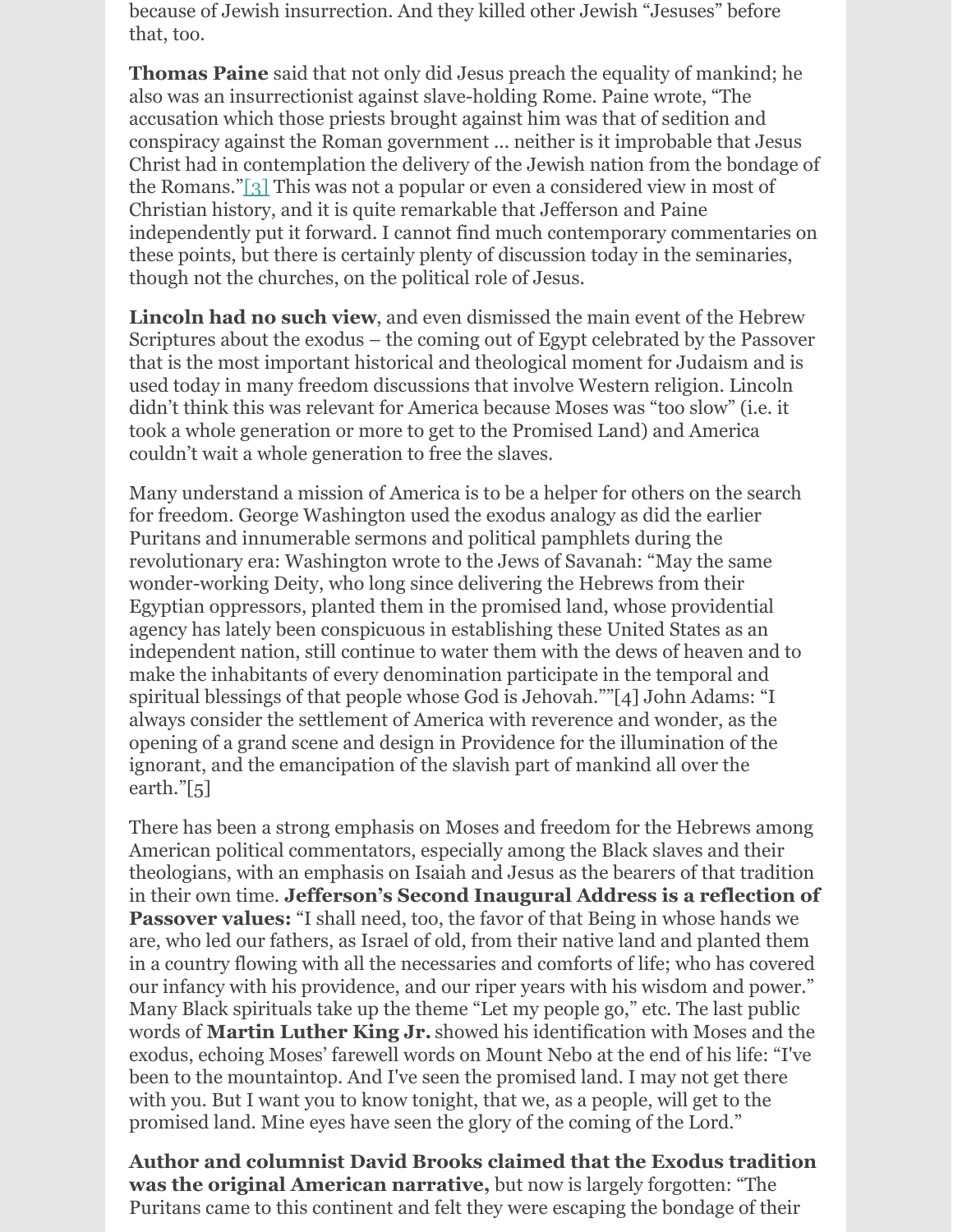Egypt and building a New Jerusalem." It helped us with slavery and understanding our role in the world then and now. Recently, Brooks has changed his mind. He said that these days that multiculturalism is the big idea of viewing America, and the old verities of Anglo-Saxon Protestantism and Enlightenment values that ruled the United States for so many years have taken a back seat.[6] I agree that we must value multiculturalism, but I do not want to lose the importance of the Exodus tradition – I see it as our major freedom narrative. The original American Great Seal was a picture of the Hebrews crossing the Red Sea attributed to Ben Franklin, John Adams, and Jefferson. It applies now to current multicultural immigrants and refugees fleeing from oppression as well.

#### **The other big issue for Good Friday is the classical theology of the**

**death of Jesus.** The church saw the crucifixion as the means of forgiveness. It was modeled after Aaron the High Priest, laying of sins on the scapegoat, and the Day of Atonement in Leviticus. Lincoln had a view about atonement of Christ: When Congressman Orlando Kellogg came to the White House in the interests of a wounded soldier who had previously deserted, Lincoln, granting a pardon, asked a question: "Kellogg [...] isn't there something in Scripture about the 'shedding of blood' being 'the remissions of sins?'"[7]

Lincoln struggled with the meaning of Christ's atonement through blood, but blood sacrifice was and is fundamental to Christianity as it was to Judaism; the Passover lamb's blood is smeared on the doorposts in Egypt to keep the plague of the killing of the first born, and Christians believe that Jesus shed blood for the redemption of the world from the Cross. It is also interesting that Lincoln was assassinated on Good Friday (April 15, 1865), and immediately preachers and others drew the parallels to Christ's sacrifice. He not only died because of our sins, he also redeemed us from slavery and the guilt that went with it.

**It also paints a picture of the struggle with our motives and lives.**Nikos Kazantzakis in his fiery novel *The Last Temptation of Christ* sees Jesus as a model for us all. Without naming it, he uses St Paul's statement of the troubled mind in Romans 7: "For in my inner being I delight in God's law; but I see another law at work in me, waging war against the law of my mind and making me a prisoner of the law of sin within me. Who will rescue me from this body of death?" In the Prologue, Kazantzakis writes: "Every man partakes of the divine nature in both his spirit and his flesh. That is why the mystery of Christ is not simply a mystery for a particular creed: it is universal. The struggle between God and man breaks out in everyone, together with the longing for reconciliation … the supreme purpose of the struggle – union with God: this was the ascent taken by Christ that he invites us to take as well, following in his bloody tracks … he is fighting at our side"[8] The Cross is the Reconciler.

**Theology for Today:** We need Passover values today as well as the sacrifice of Jesus. Jefferson's and Paine's understanding of the insurrection of Jesus against Rome are forerunners of many revolutions, including the American Revolution for which Jefferson was the chief author of the Declaration of Independence. **There is much we can do now for the American mission.** Individuals have a thousand ways they can help but so can the state. Short of invading countries for "regime change," which can be reckless as in both Iraq and Ukraine, we can speak out and apply various economic pressures, publicize the persecution of religious minorities, discuss world income inequality, use the IMF and World Bank to sanction nasty countries that treat their people dreadfully, publish and shame evil acts, strive for human rights, protect women in patriarchal countries, etc. And according to Ambassador Richard Haass, President of the Council on Foreign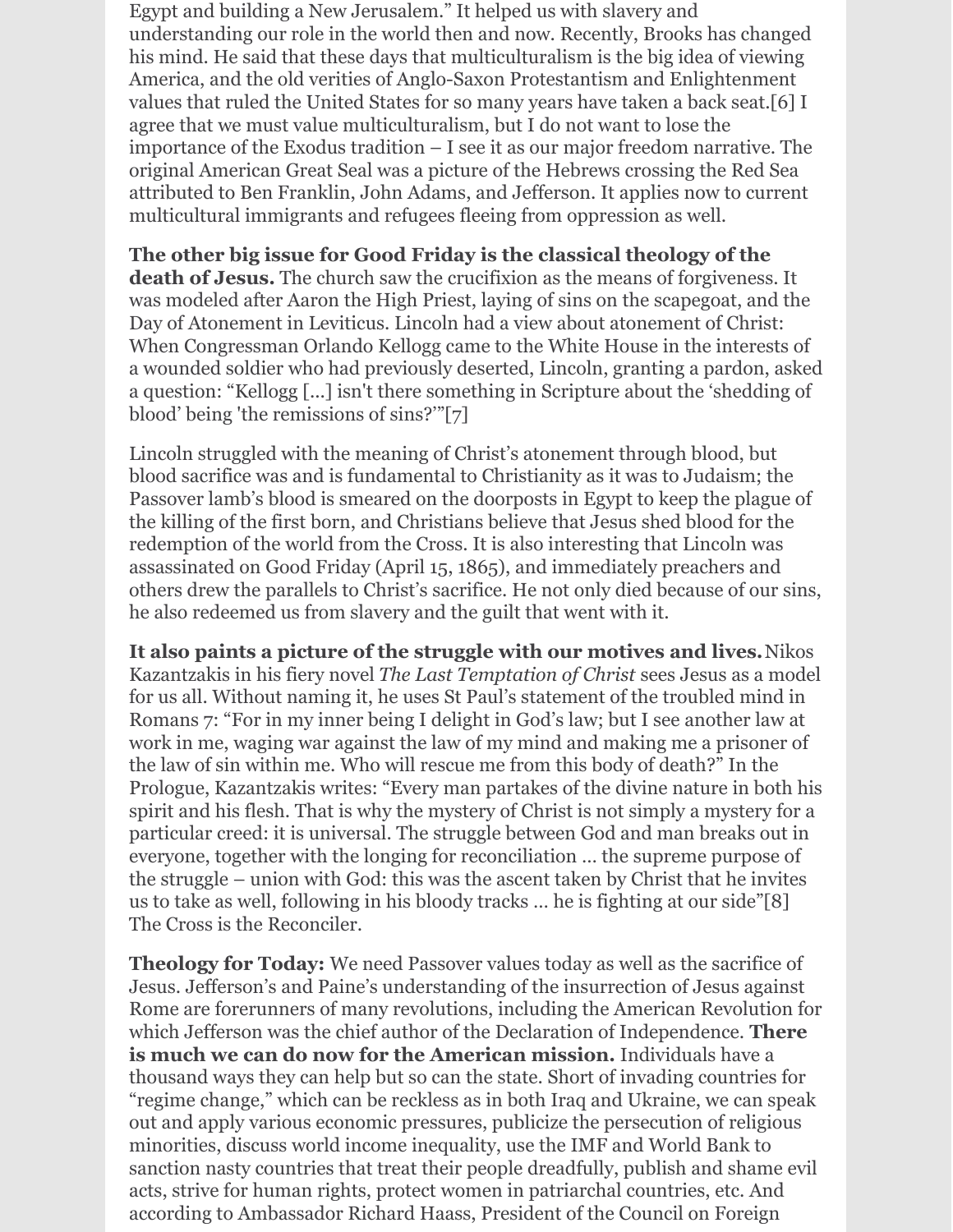Relations: "Bolster weak states that cannot contend with terrorists, counter authoritarian powers' interference in the democratic process, etc. […] Such efforts will necessarily involve a mix of compromise, incentives, and pushback."[9] The United States Agency for International Development has a federal grant program for foreign countries to assist them in providing humanitarian assistance or economic development that enhances American political or economic policies abroad. This can be very creative.

Lincoln's reference to the blood of Christ and the remission of sins has resonated throughout the churches since the 1st century and parallels the Day of Atonement in Judaism as said above. It is interesting that **Sigmund Freud**, the secular Jewish founder of psychoanalysis, used aspects of the Day of Atonement and the Cross in his theories of transference – the patient piles his sins onto the analyst, who becomes the parent substitute, and the analyst bears them away like the scapegoat 3,000 years ago. Swiss psychiatrist **Carl Jung** noticed this parallel, but Freud ignored it. Contemporary songwriter **Mitski** is an example of transference: "I am a musician, but the reason they really pay me the big bucks is to be the place where anybody can put all of their feelings, their ugliness, that doesn't have a place in their own lives. I'm like the black hole where people can dump all their shit, whether it's a need for love, or it's hatred and anger."[10]

Finally, to see oneself as one of the messed-up people of the world because of conflicting goals or standards is what most every human goes through. We join the human race in acknowledging this. Aaron, the scapegoat, and Jesus can be solutions here.

Passover and Good Friday have many rhythms, and we might find meaning in them at various points in our lives to help us understand and enrich ourselves and others. **They are dramatic. They shine with meaning.**

#### ABOUT THE AUTHOR

The Rev. Charles Brock, an Erie native, is an Emeritus Fellow, Chaplain, and Director of Ministerial Education at Mansfield College, Oxford, UK, where he taught for 35 years. He serves as the Director of the Brock Institute for Mega Issues Education at the Jefferson and as Director of the Institute on the American Dream at Penn State Behrend. Rev. Brock is also acting minister of the First Unitarian Universalist Church of Girard, Pennsylvania. He is a founding member of the Jefferson



Education Society, where he serves as the secretary of the Board of Trustees.

#### End Notes

- 1. Perden, William H ed.; *Jefferson's Notes on the State of Virginia*; 1954 p 138, 163
- 2. Jefferson to his nephew Peter Carr Aug 10, 1787
- 3. Thomas Paine, The Age of Reason Part First from Political Writings op cit p 213
- 4. W B Allen, [ed], George Washington A Collection, 1988
- 5. Adams, Dissertation on Canon and Feudal Law, Diggins p 214
- 6. David Brooks, The Unifying American Story, NY Times March 21, 2017. He now calls for a multicultural narrative. Brooks, Your Daily Dose of Optimism, NY Times June 20, 2019